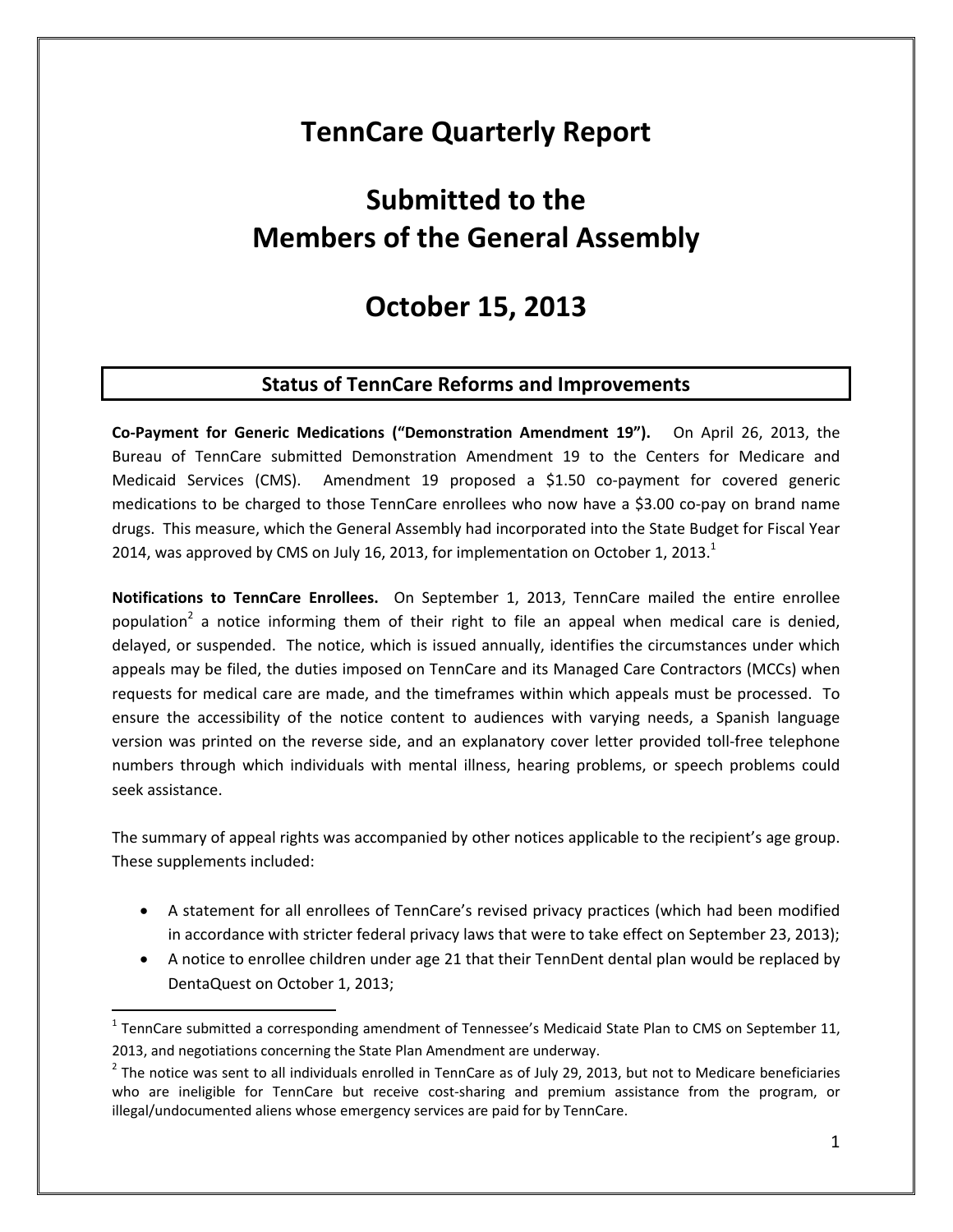- Notification to enrollee children under age 21 that certain children enrolled in TennCare Standard would have a \$1.50 co‐pay on covered generic medications beginning on October 1, 2013; and
- A summary for enrollee adults age 21 and over of benefit changes that would take effect on October 1, 2013.

By enclosing these supplemental notices with the summary of appeal rights, the Bureau eliminated the costs and administrative burden associated with multiple mailings.

**Transition from Disease Management to Population Health.** On July 1, 2013, TennCare completed the transition from a "Disease Management" (DM) model of targeted health care interventions to a new model referred to as "Population Health" (PH). Whereas DM aimed to help enrollees prevent the worsening of chronic conditions that had already developed, PH is more proactive, addressing the needs of members along the entire health care continuum.

PH identifies risky behaviors likely to lead to disease in the future—poor eating habits, physical inactivity, tobacco or drug use—and assists enrollees in discontinuing such activities. The goal of this approach is to keep the healthy well and to improve the health of individuals who already have complex chronic conditions. Services delivered through PH vary according to the needs of the member and include:

- Health risk assessments;
- Preventive services reminders;
- Health coaching;
- Care coordination;
- A 24‐hour‐a‐day / 7‐day‐a‐week nurse line;
- Face-to-face visits (where appropriate);
- Prenatal packets for pregnant women; and
- Case management for women with high-risk pregnancies.

Implementation of PH began on January 1, 2013, when 263,989 DM members were removed from disease management categories and placed in one of two levels of health risk ("low/moderate" or "high", with "no identified risk" being added later in the year) and one of five intervention programs (Health Risk Management, Maternity, Care Coordination, Chronic Care Management, or Complex Case Management). By the completion of this process on July 1, 2013, 96 percent of the PH population with no identified risk or a low/moderate risk had been passively enrolled into appropriate programs, while the remaining 4 percent of high‐risk members had been invited to participate in more intensive programs.

**Request for Qualifications for Service Center.** The Affordable Care Act redefined the manner in which eligibility for Medicaid and the Children's Health Insurance Program (CHIP) would be determined. In preparation for these changes, the State issued a Request for Qualifications (RFQ) for a Member Service Call Center on August 9, 2013.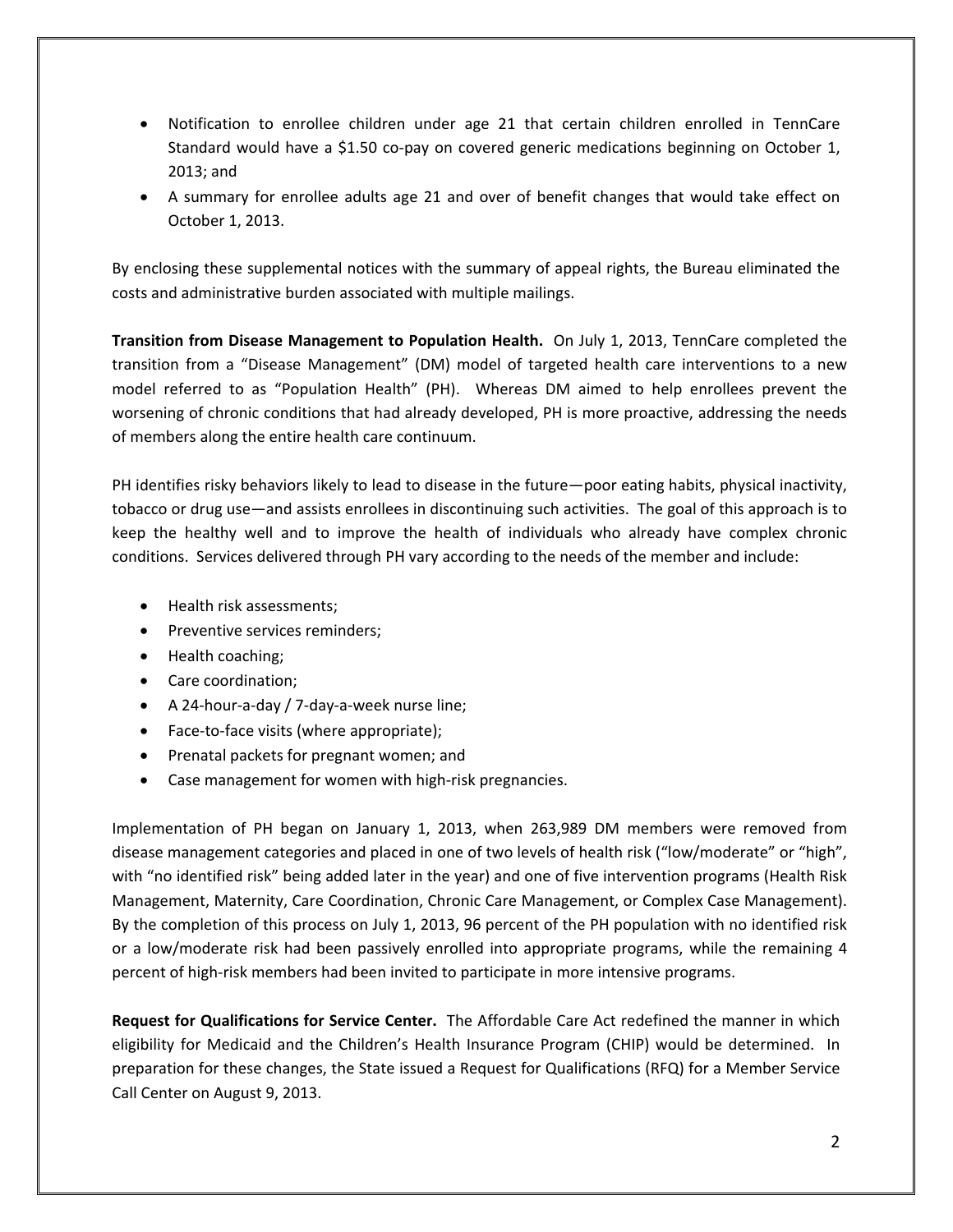The primary purpose of the call center—as defined in the "Scope of Services" portion of the RFQ document (available online at http://tn.gov/generalserv/cpo/sourcing\_sub/documents/32101-13019.pdf)—is to assist callers who are "seeking and providing information regarding participation in TennCare and CHIP programs." Functions falling within this description include assistance with applications and eligibility redeterminations, collecting verifications and documents needed to demonstrate program eligibility, and providing an avenue through which eligibility appeals may be filed.<sup>3</sup> The call center is to begin operations on January 1, 2014, and will be available 12 hours a day (14 hours a day during certain open enrollment periods), 6 days a week.

The deadline for submission of a proposal to TennCare was September 16, 2013—and, as of the end of the July‐September quarter—the successful bidder was to be revealed on October 2, 2013.

**Incentives for Providers to Use Electronic Health Records.** The Electronic Health Record (EHR) Incentive Program is a partnership between federal and state governments that grew out of the Health Information Technology for Economic and Clinical Health (HITECH) Act. The purpose of the program, as its name suggests, is to provide financial incentives to Medicaid providers<sup>4</sup> to replace outdated, often paper-based approaches to medical record-keeping with electronic systems that meet rigorous certification criteria and that can improve health care delivery and quality. The federal government provides 100 percent of the funding for the incentive payments and 90 percent of the administrative costs.

Currently, Medicaid providers may qualify for two types of payments:

- First-year payments to providers who adopted, implemented, or upgraded to certified EHR technology capable of meeting "meaningful use" (i.e., use that is measurable in both quantity and quality) standards; and
- Second-year payments to providers who earned first-year payments in Calendar Year 2011 or 2012 (or alternately demonstrated meaningful use in their first attestation) and who achieved meaningful use of EHR technology for any period of 90 consecutive days in Fiscal Year 2013 (for eligible hospitals) or Calendar Year 2013 (for eligible professionals).

First-year and second-year EHR payments made by TennCare during the July-September 2013 quarter as compared with payments made throughout the life of the program appear in the table below:

 $3$  The State retains the option to add aspects of the medical appeals process to the call center's responsibilities at a later point.<br><sup>4</sup> CMS allows two types of providers to participate in the Medicaid EHR Incentive Program: medical professionals

<sup>(</sup>physicians, nurse practitioners, certified nurse midwives, dentists, and certain kinds of physician assistants) and hospitals (acute care hospitals, critical access hospitals, and children's hospitals).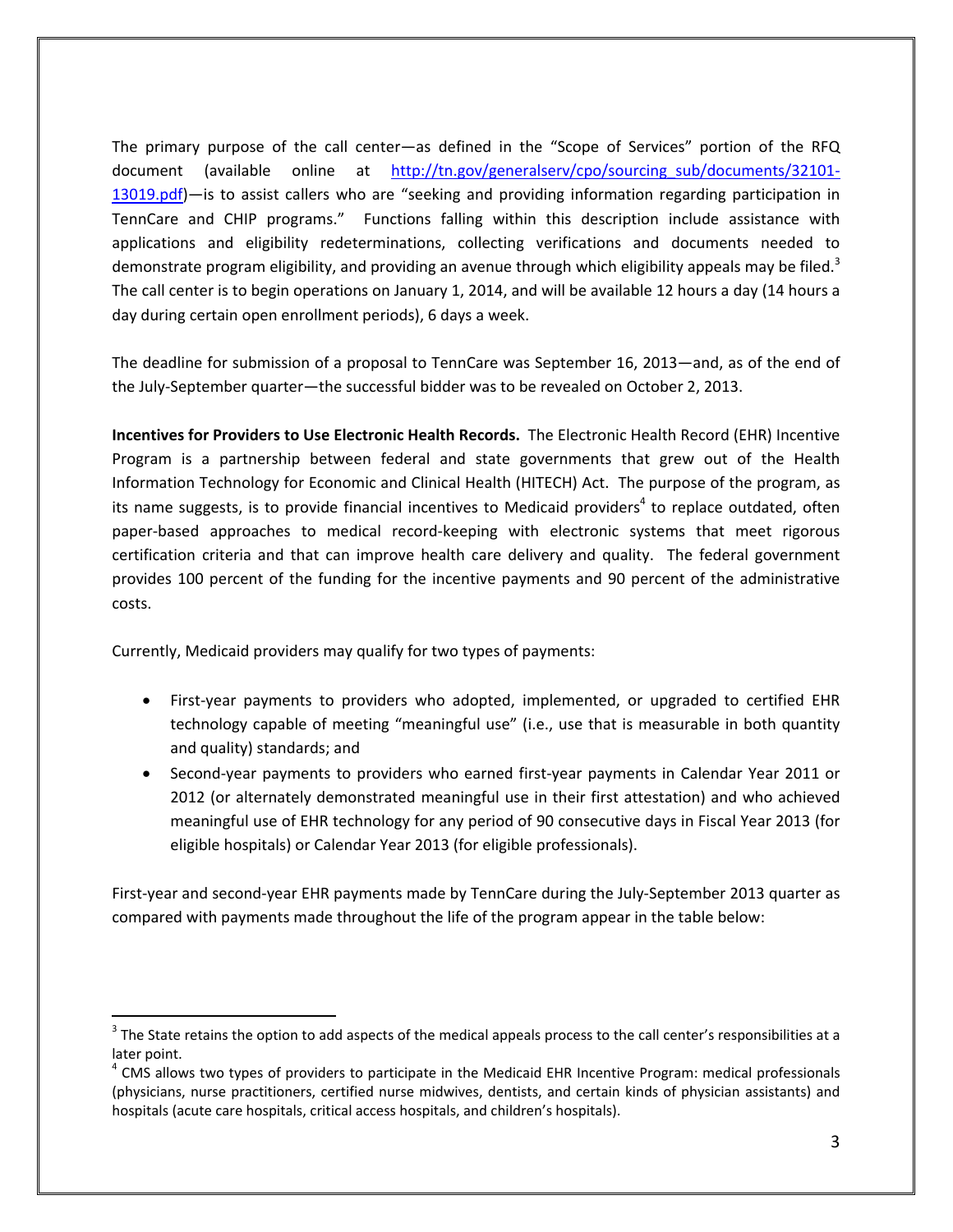| <b>Payment Type</b>  | <b>Number of Providers</b>                                                                                                                           | <b>Quarterly Amount</b> | <b>Cumulative Amount</b> |
|----------------------|------------------------------------------------------------------------------------------------------------------------------------------------------|-------------------------|--------------------------|
|                      | Paid                                                                                                                                                 | Paid (July-Sept 2013)   | <b>Paid to Date</b>      |
| First-year payments  | 106 providers<br>(43 physicians, 26 nurse<br>practitioners, 32 dentists,<br>3 hospitals, 1 physician<br>assistant, and 1 certified<br>nurse midwife) | \$4,950,092             | \$129,426,079            |
| Second-year payments | 61 providers<br>(43 physicians, 14 nurse<br>practitioners, 3 hospitals,<br>and 1 physician assistant)                                                | \$1,909,044             | \$23,011,952             |

Outreach activities conducted during the quarter included:

- Posting of nine audio-enhanced PowerPoint presentations—four for Eligible Professionals, two for Eligible Hospitals, and three for both groups—on TennCare's dedicated EHR webpage at http://www.tn.gov/tenncare/ehr\_page6.shtml<sup>5</sup>;
- Monthly newsletters distributed by the Bureau's EHR ListServ; and
- A quarterly reminder issued through the Provider Incentive Payment Program ("PIPP") system to Tennessee providers who had registered at the federal level but who have not registered or attested at the state level.

Notable EHR‐related events planned for the remainder of Calendar Year 2013 include six meetings between TennCare and the Tennessee Medical Association, a variety of meetings with tnREC (Tennessee's regional extension center for health information technology), and Bureau participation in the Tennessee Academy of Family Physicians Conference.

**Quality Oversight Awards.** As part of its joint meeting with the Bureau's Managed Care Contractors on September 11, 2013, TennCare's Division of Quality Oversight presented its third annual awards for "outstanding performance [by] contracted Managed Care Companies who showed a commitment to quality in various areas that are monitored by TennCare."

Nominations and awards were based on recommendations from TennCare's Quality Oversight staff, TennCare's Medical Director, and the MCCs themselves. While some honors—such as "2013 Highest Annual Quality Survey Score Award" and "2012 Highest NCQA-Ranked TennCare Health Plan Award" recognized MCCs, others—like "Population Health Workgroup Award" and "CHOICES 'Above and Beyond' Award"—were bestowed on individual MCC staff members. The "Best All Around Award", which acknowledges exceptional performance across a broad spectrum of measures (including accuracy of reporting, integration of care, and adherence to TennCare guidance), was presented to BlueCare.

<sup>&</sup>lt;sup>5</sup> Two additional PowerPoint presentations on TennCare's EHR webpage—entitled "Common Challenges to Achieving Stage 1 Meaningful Use" and "Timelines for 2011 Cohort"—had been posted prior to the July‐September quarter.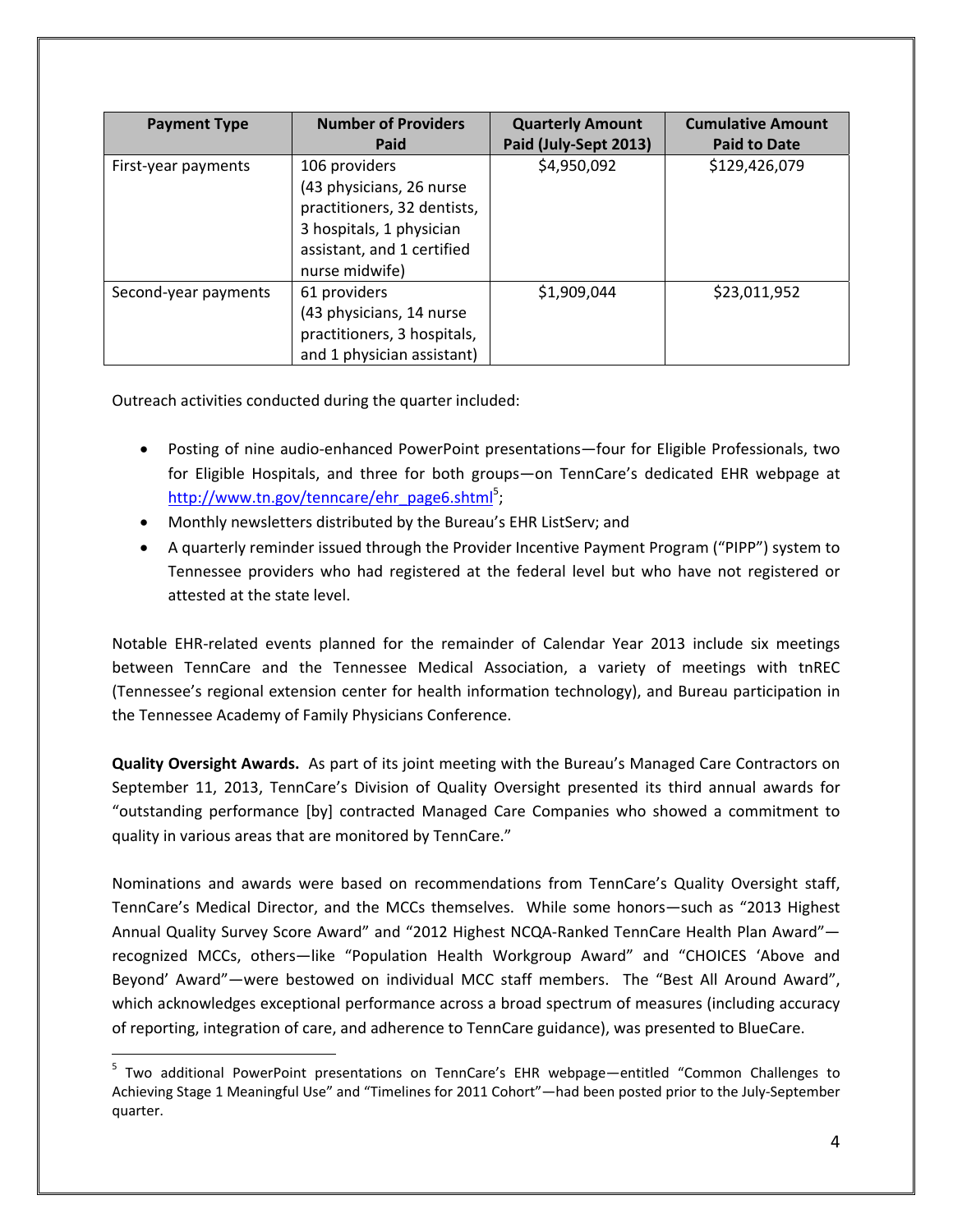**New Pharmacy Leadership.** On July 22, 2013, Dr. Rusty Hailey joined the TennCare program in the position of Chief Pharmacy Officer.

Dr. Hailey, who succeeds Bryan Leibowitz as head of the Pharmacy Division, earned a bachelor's degree in Pharmacy from the University of Mississippi (Oxford and Jackson, MS) and his Doctorate of Pharmacy from Rio Grande College of Pharmacy (Albuquerque, NM), as well as a Master of Business Administration degree from St. Joseph's University (Philadelphia, PA). He pursued his academic interests further by serving on the editorial advisory boards of peer‐reviewed journals *Pharmacy & Therapeutics* and *Formulary*, as well as on advisory boards for the University of Mississippi's School of Pharmacy and Belmont University's College of Pharmacy.

Two aspects of Dr. Hailey's distinguished career will be especially useful in guiding TennCare's pharmacy program in the years ahead. First, his extensive leadership experience over a 20‐year period established in such roles as President of Pharmacy Operations and Senior Vice President of Cigna HealthSpring, Chief Pharmacy Officer and Senior Vice President of Coventry Health Care, and Executive Vice President of Coventry Pharmaceutical Management Services—qualifies Dr. Hailey to serve in the position of Pharmacy Director. Second, the managed care approach to health care that defines the TennCare program is very familiar to Dr. Hailey, who was both a Fellow and the President of the Academy of Managed Care Pharmacy, and who served as President of the Foundation of Managed Care Pharmacy.

**Essential Access Hospital (EAH) Payments.** The TennCare Bureau continued to make Essential Access Hospital payments during the July-September 2013 quarter. Essential Access Hospital payments are payments from a pool of \$100 million (\$34,220,000 in State dollars) appropriated by the General Assembly and funded by the Enhanced Coverage Fee.

The methodology for distributing these funds specifically considers each hospital's relative contribution to providing services to TennCare members, while also acknowledging differences in payer mix and hospitals' relative ability to make up TennCare losses. Data from the Hospital Joint Annual Report is used to determine hospitals' eligibility for these payments. Eligibility is determined each quarter based on each hospital's participation in TennCare. In order to receive a payment for the quarter, a hospital must be a contracted provider with TennCare Select and at least one other Managed Care Organization (MCO), and it must have contracted with TennCare Select for the entire quarter that the payment represents. Excluded from the Essential Access Hospital payments are Critical Access Hospitals, which receive cost-based reimbursement from the TennCare program and, therefore, do not have unreimbursed TennCare costs, and the four State mental health institutes.

The Essential Access Hospital payments made during the first quarter of State Fiscal Year 2014 for dates of service during the fourth quarter of State Fiscal Year 2013 are shown in the table below.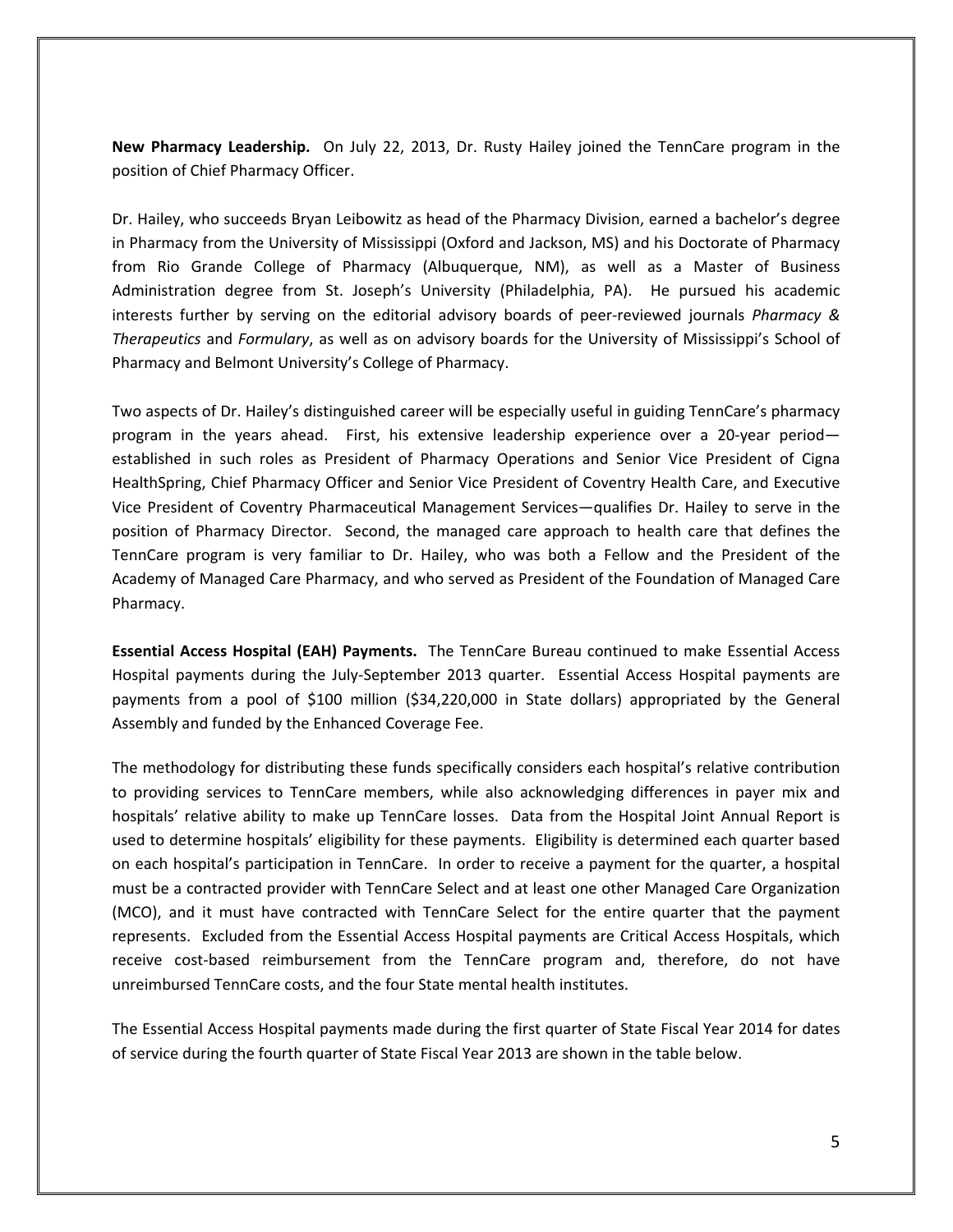|                                            |                          | <b>EAH First Quarter FY</b> |
|--------------------------------------------|--------------------------|-----------------------------|
| <b>Hospital Name</b>                       | County                   | 2014                        |
| Regional Medical Center at Memphis         | <b>Shelby County</b>     | \$3,498,038                 |
| Vanderbilt University Hospital             | Davidson County          | \$3,262,097                 |
| <b>Erlanger Medical Center</b>             | <b>Hamilton County</b>   | \$2,653,725                 |
| University of Tennessee Memorial Hospital  | Knox County              | \$1,444,289                 |
| Johnson City Medical Center (with          |                          |                             |
| Woodridge)                                 | <b>Washington County</b> | \$954,982                   |
| Parkridge Medical Center (with Parkridge   |                          |                             |
| Valley)                                    | <b>Hamilton County</b>   | \$733,344                   |
| LeBonheur Children's Medical Center        | <b>Shelby County</b>     | \$732,329                   |
| Metro Nashville General Hospital           | Davidson County          | \$686,869                   |
| Jackson - Madison County General Hospital  | <b>Madison County</b>    | \$590,596                   |
| East Tennessee Children's Hospital         | <b>Knox County</b>       | \$517,671                   |
| Methodist Healthcare - South               | <b>Shelby County</b>     | \$466,418                   |
| Methodist Healthcare - Memphis Hospitals   | <b>Shelby County</b>     | \$425,649                   |
| Saint Jude Children's Research Hospital    | <b>Shelby County</b>     | \$351,847                   |
| <b>Baptist Hospital</b>                    | Davidson County          | \$314,078                   |
| Parkwest Medical Center (with Peninsula)   | Knox County              | \$312,139                   |
| Physicians Regional Medical Center         | <b>Knox County</b>       | \$292,475                   |
| University Medical Center (with McFarland) | <b>Wilson County</b>     | \$280,181                   |
| Pathways of Tennessee                      | <b>Madison County</b>    | \$270,713                   |
| Wellmont Holston Valley Medical Center     | <b>Sullivan County</b>   | \$254,870                   |
| Saint Francis Hospital                     | <b>Shelby County</b>     | \$249,314                   |
| <b>Centennial Medical Center</b>           | Davidson County          | \$242,912                   |
| Skyline Medical Center (with Madison       |                          |                             |
| Campus)                                    | Davidson County          | \$237,797                   |
| Maury Regional Hospital                    | <b>Maury County</b>      | \$234,478                   |
| Ridgeview Psychiatric Hospital and Center  | <b>Anderson County</b>   | \$229,287                   |
| Methodist Healthcare - North               | <b>Shelby County</b>     | \$222,671                   |
| Middle Tennessee Medical Center            | <b>Rutherford County</b> | \$222,517                   |
| Fort Sanders Regional Medical Center       | <b>Knox County</b>       | \$219,407                   |
| Delta Medical Center                       | Shelby County            | \$217,238                   |
| Cookeville Regional Medical Center         | <b>Putnam County</b>     | \$183,838                   |
| <b>Skyridge Medical Center</b>             | <b>Bradley County</b>    | \$178,717                   |
|                                            | Montgomery               |                             |
| <b>Gateway Medical Center</b>              | County                   | \$176,105                   |
| Parkridge East Hospital                    | <b>Hamilton County</b>   | \$173,932                   |
| Wellmont Bristol Regional Medical Center   | <b>Sullivan County</b>   | \$163,268                   |
| <b>Blount Memorial Hospital</b>            | <b>Blount County</b>     | \$160,229                   |
| <b>Baptist Memorial Hospital for Women</b> | <b>Shelby County</b>     | \$143,622                   |
| Morristown - Hamblen Healthcare System     | Hamblen County           | \$136,301                   |
| Baptist Memorial Hospital - Tipton         | <b>Tipton County</b>     | \$132,539                   |
| Sumner Regional Medical Center             | <b>Sumner County</b>     | \$124,081                   |

## **Essential Access Hospital Payments for the Quarter**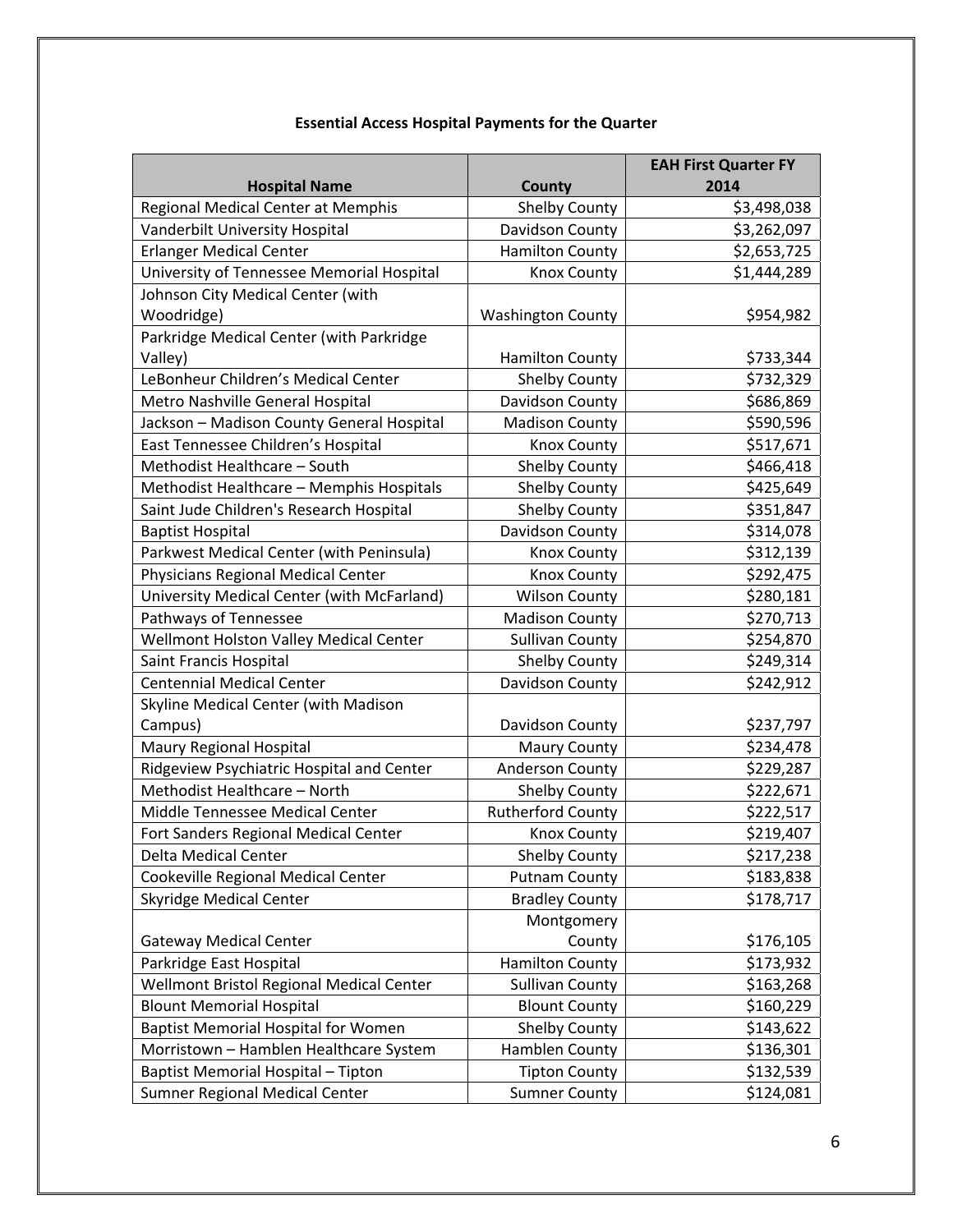|                                           |                          | <b>EAH First Quarter FY</b> |
|-------------------------------------------|--------------------------|-----------------------------|
| <b>Hospital Name</b>                      | <b>County</b>            | 2014                        |
| <b>StoneCrest Medical Center</b>          | <b>Rutherford County</b> | \$118,037                   |
| <b>NorthCrest Medical Center</b>          | <b>Robertson County</b>  | \$114,729                   |
| Tennova Healthcare - Newport Medical      |                          |                             |
| Center                                    | Cocke County             | \$110,710                   |
| <b>Horizon Medical Center</b>             | Dickson County           | \$110,585                   |
| <b>LeConte Medical Center</b>             | Sevier County            | \$109,840                   |
| Southern Hills Medical Center             | Davidson County          | \$107,302                   |
| <b>Summit Medical Center</b>              | Davidson County          | \$107,033                   |
| Tennova Healthcare - LaFollette Medical   |                          |                             |
| Center                                    | Campbell County          | \$103,041                   |
| Methodist Medical Center of Oak Ridge     | Anderson County          | \$100,604                   |
| Takoma Regional Hospital                  | <b>Greene County</b>     | \$92,046                    |
| Harton Regional Medical Center            | Coffee County            | \$91,830                    |
| <b>Sweetwater Hospital Association</b>    | Monroe County            | \$89,968                    |
| Henry County Medical Center               | <b>Henry County</b>      | \$86,169                    |
| Baptist Memorial Hospital - Union City    | <b>Obion County</b>      | \$85,339                    |
| Dyersburg Regional Medical Center         | <b>Dyer County</b>       | \$83,857                    |
| Humboldt General Hospital                 | <b>Gibson County</b>     | \$77,962                    |
| Wellmont Hawkins County Memorial Hospital | <b>Hawkins County</b>    | \$77,377                    |
| United Regional Medical Center            | Coffee County            | \$76,486                    |
| Lakeway Regional Hospital                 | Hamblen County           | \$75,474                    |
| Jellico Community Hospital                | Campbell County          | \$74,678                    |
| <b>Grandview Medical Center</b>           | <b>Marion County</b>     | \$73,041                    |
| Skyridge Medical Center - Westside        | <b>Bradley County</b>    | \$72,495                    |
| Indian Path Medical Center                | <b>Sullivan County</b>   | \$72,336                    |
| Athens Regional Medical Center            | <b>McMinn County</b>     | \$71,119                    |
| <b>Heritage Medical Center</b>            | <b>Bedford County</b>    | \$68,896                    |
| Regional Hospital of Jackson              | <b>Madison County</b>    | \$65,759                    |
| Crockett Hospital                         | Lawrence County          | \$62,268                    |
| River Park Hospital                       | <b>Warren County</b>     | \$62,139                    |
| Lincoln Medical Center                    | Lincoln County           | \$60,038                    |
| <b>Bolivar General Hospital</b>           | Hardeman County          | \$59,954                    |
| Southern Tennessee Medical Center         | Franklin County          | \$59,095                    |
| Sycamore Shoals Hospital                  | <b>Carter County</b>     | \$58,928                    |
| <b>Hardin Medical Center</b>              | Hardin County            | \$57,602                    |
| Livingston Regional Hospital              | <b>Overton County</b>    | \$51,338                    |
| <b>Wayne Medical Center</b>               | <b>Wayne County</b>      | \$50,466                    |
| Hillside Hospital                         | <b>Giles County</b>      | \$45,330                    |
| Roane Medical Center                      | Roane County             | \$43,291                    |
| <b>Claiborne County Hospital</b>          | <b>Claiborne County</b>  | \$38,162                    |
| McKenzie Regional Hospital                | Carroll County           | \$38,001                    |
| <b>McNairy Regional Hospital</b>          | <b>McNairy County</b>    | \$34,412                    |
| <b>Volunteer Community Hospital</b>       | <b>Weakley County</b>    | \$31,476                    |
| Jamestown Regional Medical Center         | <b>Fentress County</b>   | \$30,885                    |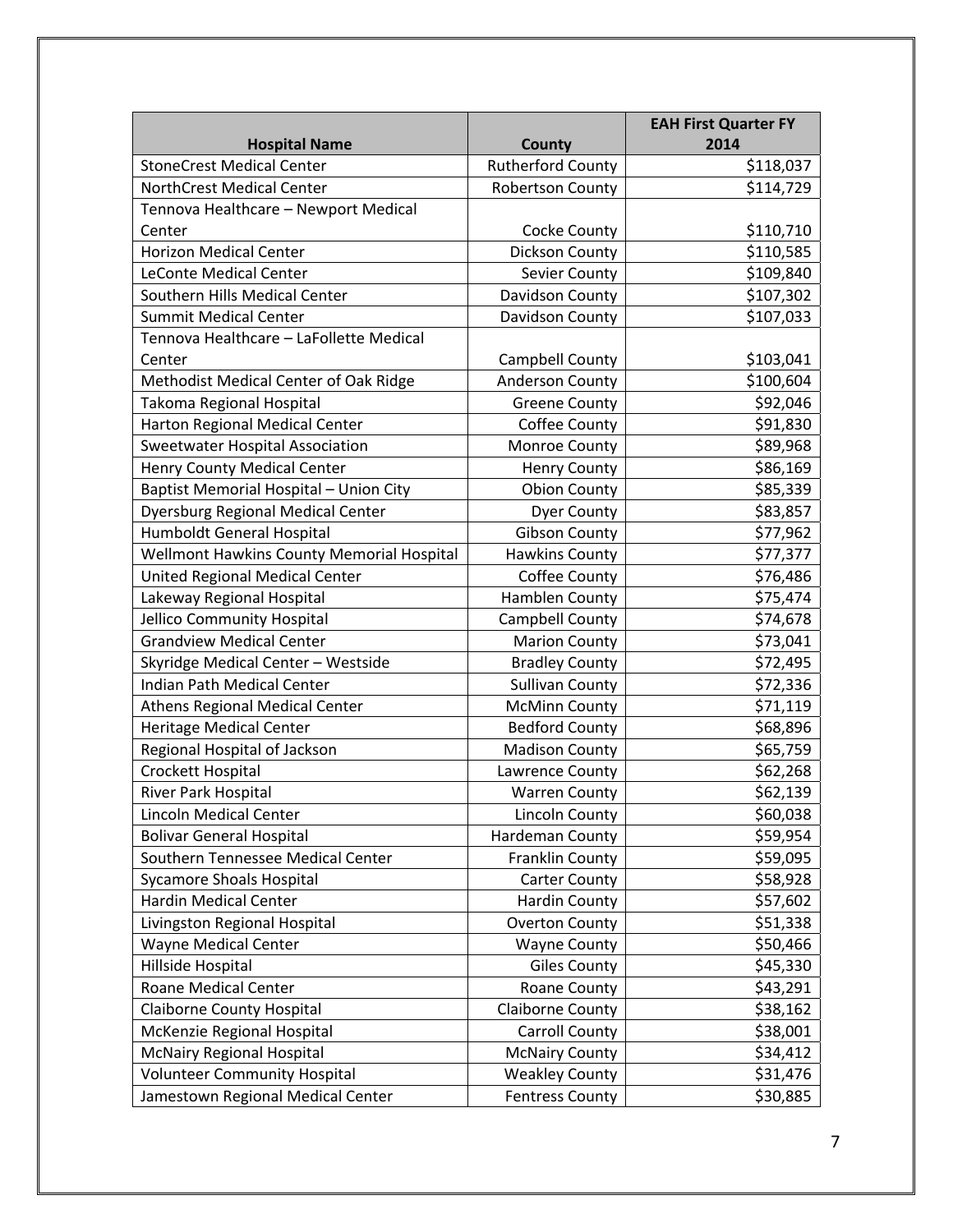|                                            |                         | <b>EAH First Quarter FY</b> |
|--------------------------------------------|-------------------------|-----------------------------|
| <b>Hospital Name</b>                       | County                  | 2014                        |
| Gibson General Hospital                    | <b>Gibson County</b>    | \$28,863                    |
| Haywood Park Community Hospital            | Haywood County          | \$28,841                    |
| Baptist Memorial Hospital - Huntingdon     | <b>Carroll County</b>   | \$27,915                    |
| <b>Henderson County Community Hospital</b> | <b>Henderson County</b> | \$23,819                    |
| Methodist Healthcare - Fayette             | <b>Fayette County</b>   | \$23,225                    |
| DeKalb Community Hospital                  | DeKalb County           | \$21,431                    |
| Decatur County General Hospital            | Decatur County          | \$20,672                    |
| White County Community Hospital            | <b>White County</b>     | \$19,787                    |
| Emerald - Hodgson Hospital                 | Franklin County         | \$14,786                    |
| <b>TOTAL</b>                               |                         | \$25,000,000                |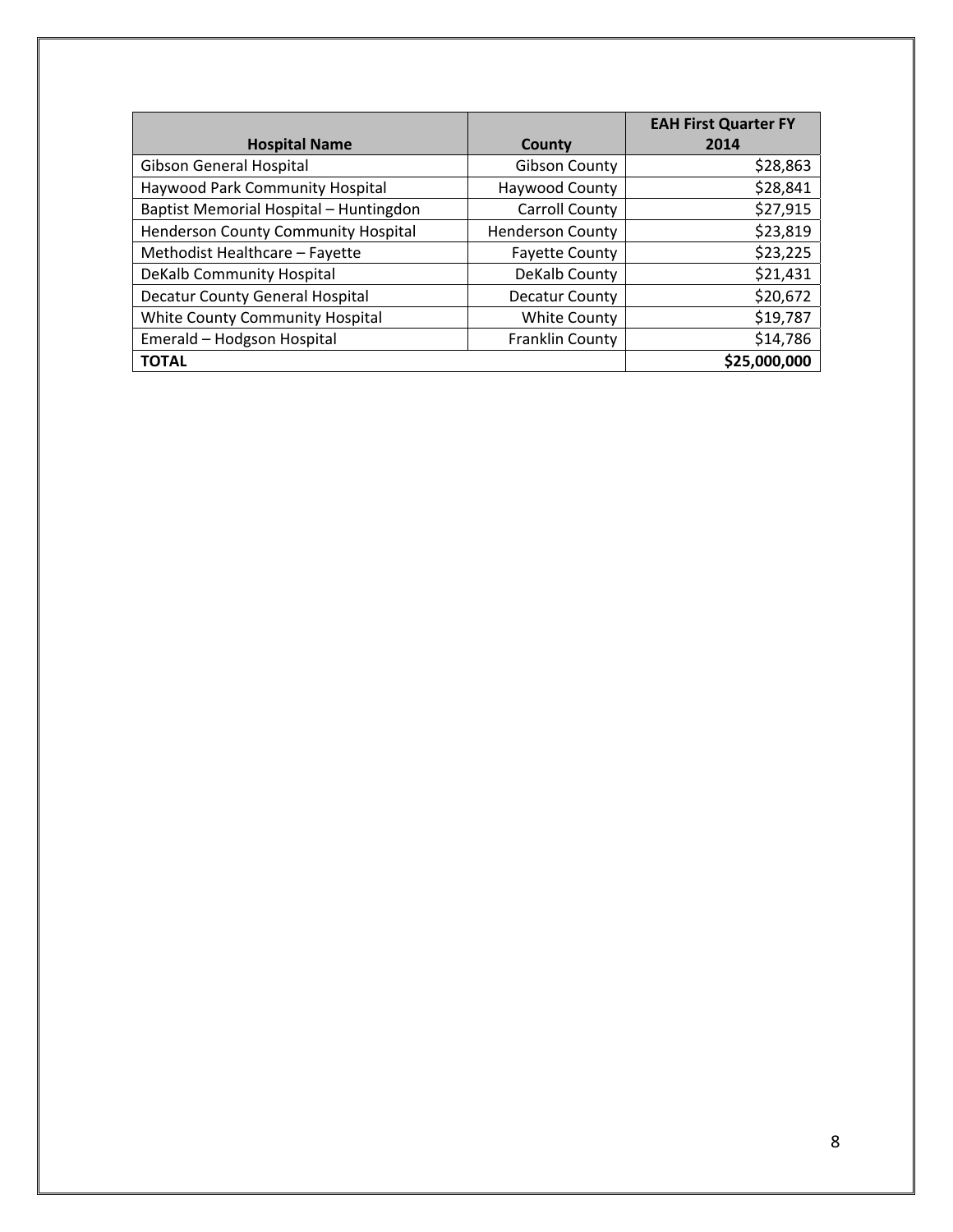## **Number of Recipients on TennCare and Costs to the State**

At the end of the period July 1, 2013, through September 30, 2013, there were 1,191,593 Medicaid eligibles and 19,938 Demonstration eligibles enrolled in TennCare, for a total of 1,211,531 persons.

Estimates of TennCare spending for the first quarter are summarized in the table below.

| <b>Spending Category</b> | 1 <sup>st</sup> Quarter* |
|--------------------------|--------------------------|
| MCO services**           | \$879,325,700            |
| Dental services          | \$38,736,800             |
| Pharmacy services        | \$181,110,900            |
| Medicare "clawback"***   | \$42,741,000             |

*\*These figures are cash basis as of September 30 and are unaudited.*

*\*\*This figure includes Integrated Managed Care MCO expenditures.*

\*\*\* The Medicare Part D clawback is money states are required to pay to the federal government to help *offset costs the federal government incurs by covering the prescription benefit for enrollees who have both Medicare and Medicaid.*

## **Viability of MCCs in the TennCare Program**

**Claims payment analysis.** TennCare's prompt pay requirements may be summarized as shown below.

| <b>Entity</b>          | <b>Standard</b>                                                      | <b>Authority</b>         |
|------------------------|----------------------------------------------------------------------|--------------------------|
| <b>MCOs</b>            | 90% of clean claims for payment for services delivered to            | T.C.A. $§$ 56-32-126(b)  |
| (non-CHOICES           | TennCare enrollees are paid within 30 calendar days of the           |                          |
| services)              | receipt of such claims.                                              |                          |
|                        |                                                                      |                          |
|                        | 99.5% of all provider claims are processed, and, if                  |                          |
|                        | appropriate, paid within 60 calendar days of receipt.                |                          |
| <b>MCO<sub>s</sub></b> | 90% of clean electronically submitted Nursing Facility and           | <b>TennCare contract</b> |
| (CHOICES               | applicable Home and Community Based Services claims <sup>6</sup> are |                          |
| services)              | processed and paid within 14 calendar days of receipt.               |                          |
|                        |                                                                      |                          |
|                        | 99.5% of clean electronically submitted Nursing Facility and         |                          |
|                        | applicable Home and Community Based Services claims <sup>7</sup> are |                          |
|                        | processed and paid within 21 calendar days of receipt.               |                          |

<sup>&</sup>lt;sup>6</sup> Excludes Personal Emergency Response Systems (PERS), assistive technology, minor home modifications, and pest control claims. Claims for delivery of these services are handled like general MCO claims.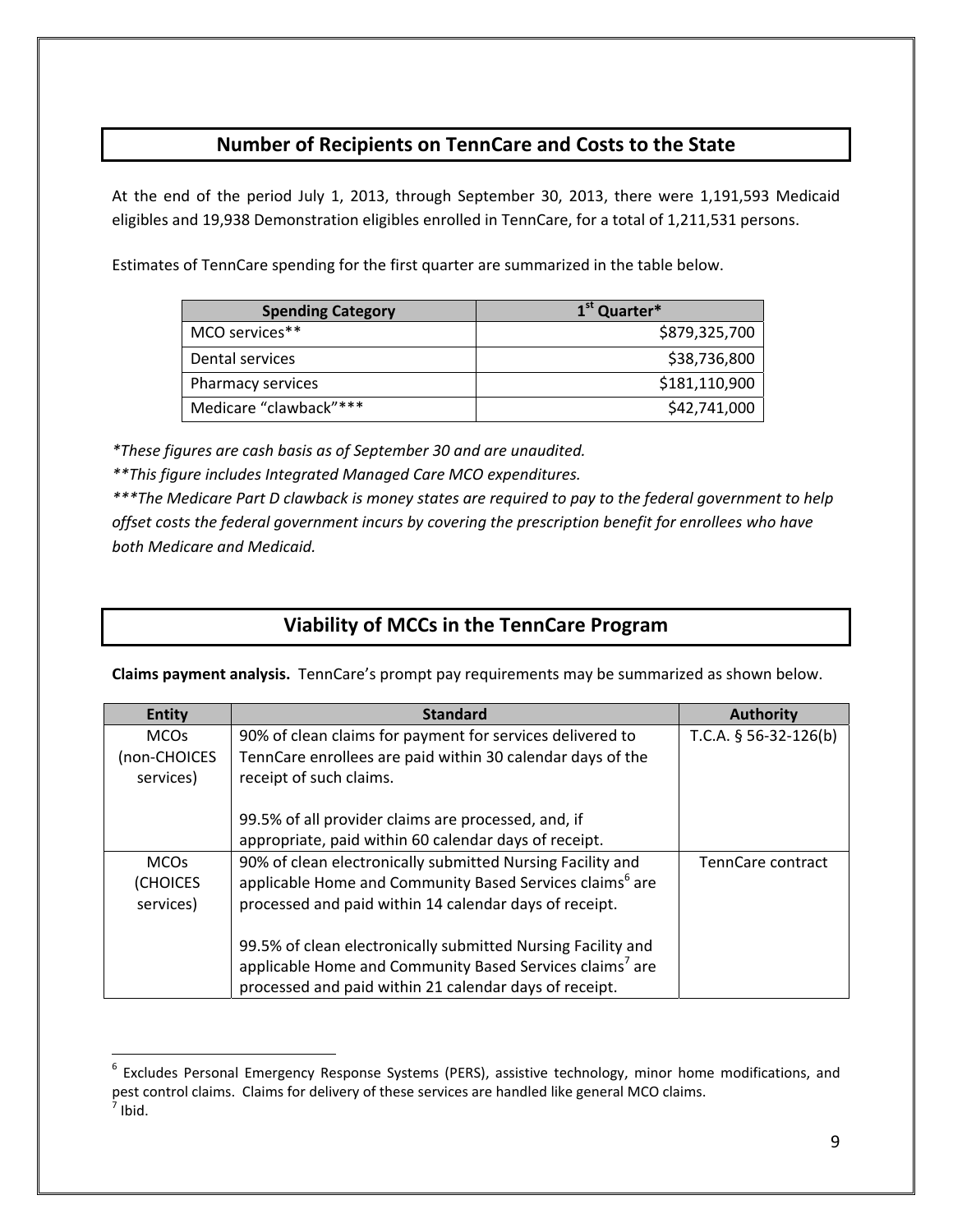| <b>Entity</b> | <b>Standard</b>                                              | <b>Authority</b>     |
|---------------|--------------------------------------------------------------|----------------------|
| <b>DBM</b>    | 90% of clean claims for payment for services delivered to    | TennCare contract    |
|               | TennCare enrollees are processed, and, if appropriate, paid  | and in accordance    |
|               | within 30 calendar days of the receipt of such claims.       | with T.C.A. § 56-32- |
|               |                                                              | 126(b)               |
|               | 99.5% of all provider claims are processed, and, if          |                      |
|               | appropriate, paid within 60 calendar days of receipt.        |                      |
| <b>PBM</b>    | 100% of all clean claims submitted by pharmacy providers are | TennCare contract    |
|               | paid within 10 calendar days of receipt.                     |                      |

The MCOs, the DBM, and the PBM are required to submit monthly claims data files of all TennCare claims processed to the Tennessee Department of Commerce and Insurance (TDCI) for verification of statutory and contractual prompt pay compliance. The plans are required to separate their claims data by TennCare Contract (i.e., East, Middle, or West Grand Region) and by subcontractor (e.g., claims processed by a vision benefits manager). Furthermore, the MCOs are required to identify separately non-emergency transportation (NEMT) claims in the data files. Finally, the MCOs are required to submit separate claims data files representing a subset of electronically submitted Nursing Facility and applicable Home and Community Based Services claims for CHOICES enrollees. TDCI then performs an analysis and reports the results of the prompt pay analyses by NEMT and CHOICES claim types, by subcontractor, by TennCare contract, and by total claims processed for the month.

If an MCO does not comply with the prompt pay requirements based on the total claims processed in a month, TDCI has the statutory authority to levy an administrative penalty of \$10,000 for each month of non-compliance after the first instance of non-compliance was reported to the plan. The TennCare Bureau can also assess liquidated damages pursuant to the terms of the Contractor Risk Agreement. If the DBM and PBM do not meet their contractual prompt pay requirements, only the TennCare Bureau can assess applicable liquidated damages against these entities.

**Net worth requirement.** By statute, the minimum net worth requirement for each TennCare MCO is calculated based on premium revenue for the most recent calendar year, as well as any TennCare payments made to the MCO that are not reported as premium revenue.

During this quarter, the MCOs submitted their National Association of Insurance Commissioners (NAIC) Second Quarter 2013 Financial Statements. As of June 30, 2013, TennCare MCOs reported net worth as indicated in the table below.<sup>8</sup>

| MCO                  | <b>Net Worth</b> | Reported         | Excess/      |
|----------------------|------------------|------------------|--------------|
|                      | Requirement      | <b>Net Worth</b> | (Deficiency) |
| Amerigroup Tennessee | \$17,323,202     | \$95,170,439     | \$77,847,237 |

<sup>&</sup>lt;sup>8</sup> The "Net Worth Requirement" and "Reported Net Worth" figures in the table are based on the MCOs' companywide operations, not merely their TennCare operations. Amerigroup, for instance, operates a Medicare Advantage Plan in Middle Tennessee, while UnitedHealthcare has several lines of business in Illinois, Iowa, Virginia, and Tennessee. Volunteer State Health Plan, by contrast, conducts only TennCare business.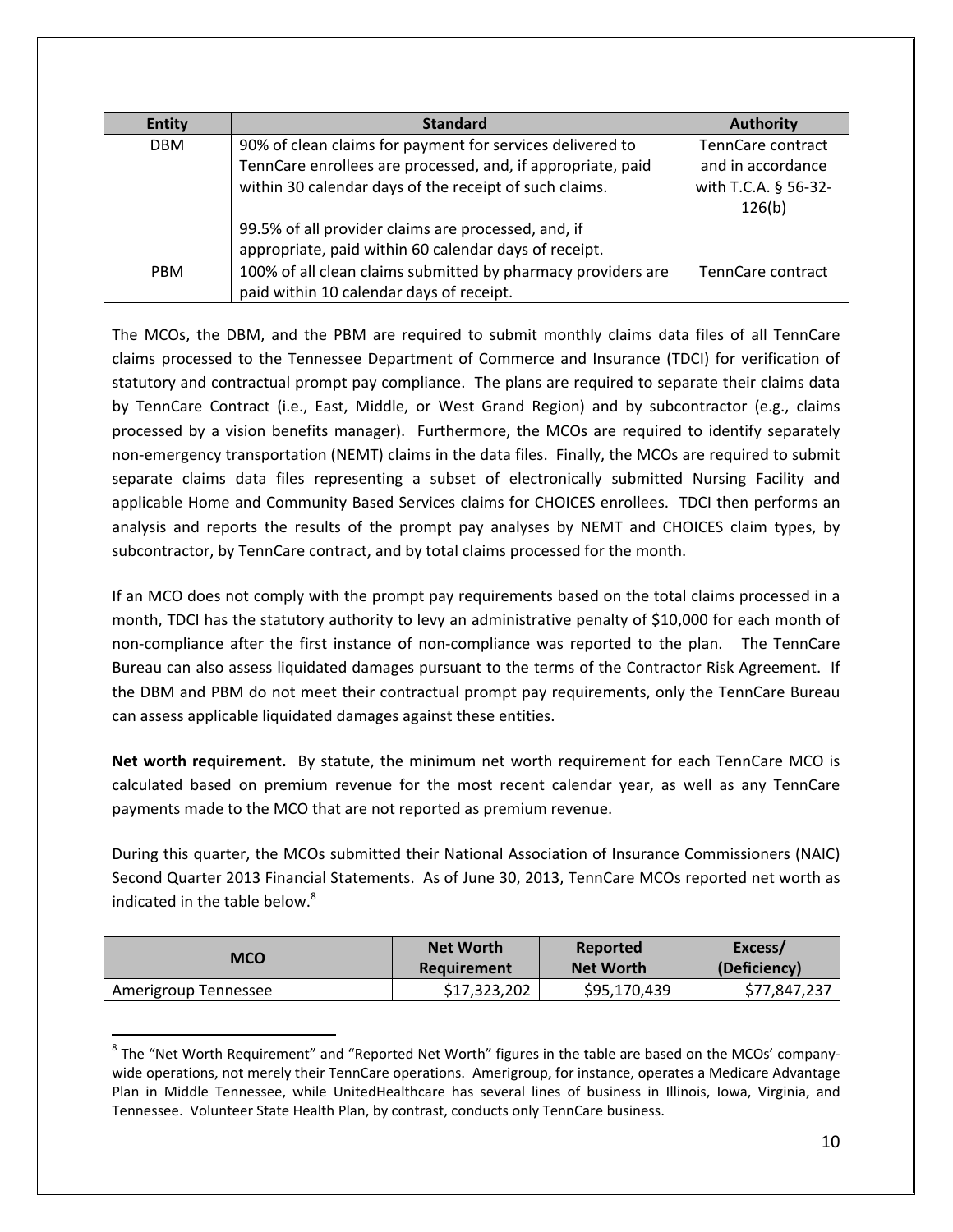| <b>MCO</b>                            | <b>Net Worth</b><br>Requirement | Reported<br><b>Net Worth</b> | Excess/<br>(Deficiency) |
|---------------------------------------|---------------------------------|------------------------------|-------------------------|
|                                       |                                 |                              |                         |
| UnitedHealthcare Plan of the River    | \$64,481,178                    | \$466,783,297                | \$402,302,119           |
| Valley (UnitedHealthcare Community    |                                 |                              |                         |
| Plan)                                 |                                 |                              |                         |
| Volunteer State Health Plan (BlueCare | \$35,639,453                    | \$233,142,540                | \$197,503,087           |
| & TennCare Select)                    |                                 |                              |                         |

All TennCare MCOs met their minimum net worth requirements as of June 30, 2013.

## **Success of Fraud Detection and Prevention**

The mission of the Tennessee Office of Inspector General (OIG) is: *To identify, investigate, and prosecute persons who commit fraud or abuse against the TennCare program and to recoup money owed to the State of Tennessee.*  The OIG staff receives case information from a variety of sources, including local law enforcement, the TennCare Bureau, Health Related Boards (HRB), the Department of Human Services (DHS), other state agencies, health care providers, Managed Care Contractors (MCCs), and the general public via the OIG website, fax, written correspondence, and phone calls to the OIG hotline. The statistics for the first quarter of Fiscal Year 2014 are as follows:

#### **Summary of Enrollee Cases**

|                       | Quarter | <b>Grand Total to Date</b><br>(since creation of OIG in July 2004) |
|-----------------------|---------|--------------------------------------------------------------------|
| Cases Received        | 2.587   | 153.320                                                            |
| Abuse Cases Received* | 1.386   | 74.824                                                             |

*\* Abuse cases may be referred to the appropriate Managed Care Organization (MCO), the TennCare Bureau, or DHS for further review/action.*

#### **Court Fines & Costs Imposed**

|                                  | Quarter  | <b>Grand Total to Date</b><br>(since creation of OIG in July 2004) |
|----------------------------------|----------|--------------------------------------------------------------------|
| <b>Fines</b>                     | \$35,400 | \$749,405                                                          |
| <b>Court Costs &amp; Taxes</b>   | \$7,728  | \$239,663                                                          |
| <b>Court Ordered Restitution</b> | \$75,641 | \$2,244,001                                                        |
| (Criminal Cases)                 |          |                                                                    |
| Drug Funds/Forfeitures           | \$1,924  | \$437,860                                                          |

The OIG aggressively pursues enrollees who have apparently committed fraud or abuse against the TennCare program. The primary criminal case types are: prescription drug cases (drug diversion, drug seekers, doctor shopping, and forging prescriptions), child not in the home, reporting a false income,